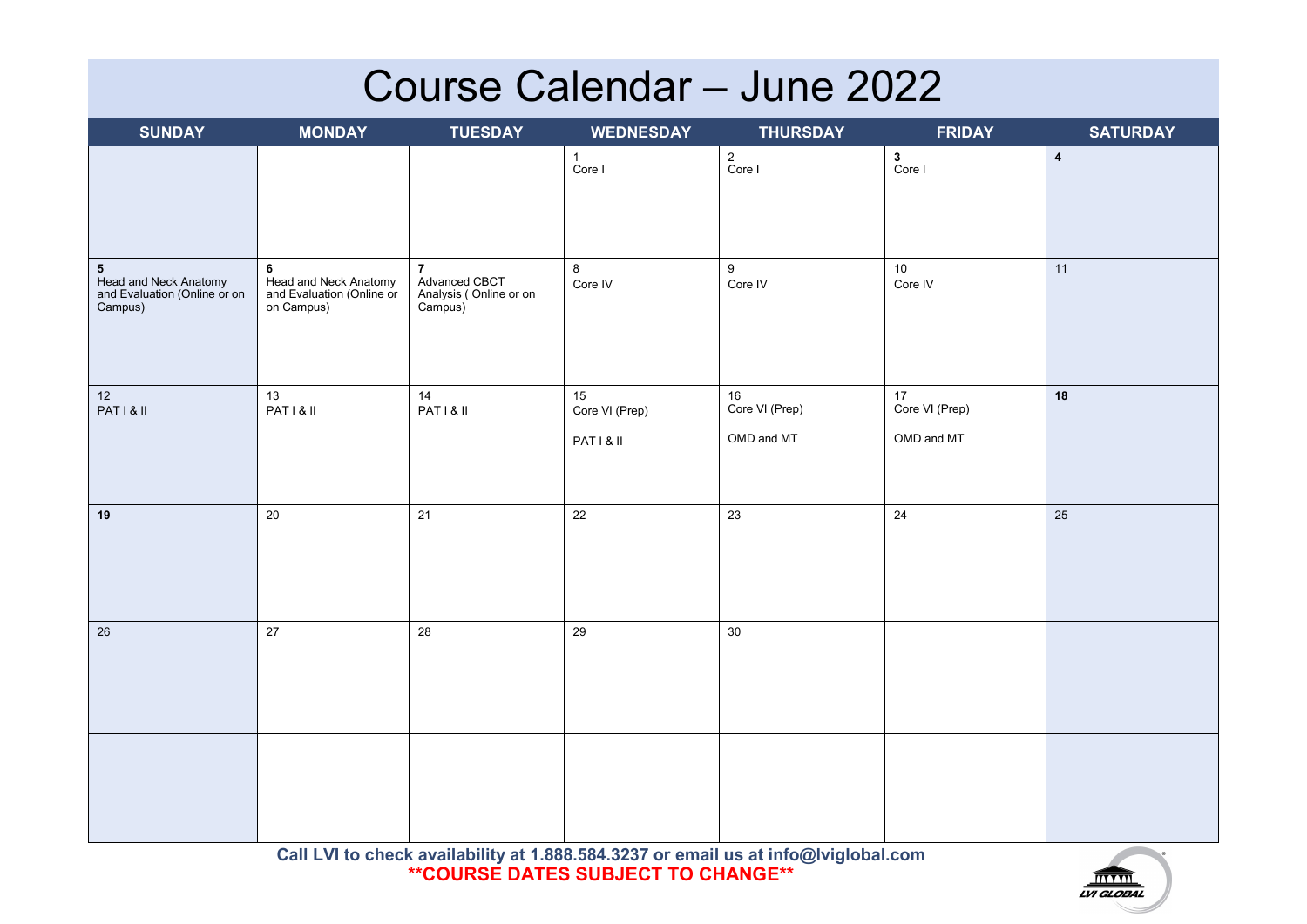# **Course Calendar – July 2022**

| <b>SUNDAY</b> | <b>MONDAY</b>            | <b>TUESDAY</b>          | <b>WEDNESDAY</b>         | <b>THURSDAY</b>     | <b>FRIDAY</b>                                                                                             | <b>SATURDAY</b>     |
|---------------|--------------------------|-------------------------|--------------------------|---------------------|-----------------------------------------------------------------------------------------------------------|---------------------|
|               |                          |                         |                          |                     | $\mathbf{1}$                                                                                              | $\mathbf{2}$        |
| $\mathbf{3}$  | $\overline{\mathbf{4}}$  | $\overline{\mathbf{5}}$ | $\,6\,$                  | $\boldsymbol{7}$    | $\bf 8$                                                                                                   | $\boldsymbol{9}$    |
| $10$          | 11                       | 12<br>Core II & III     | 13<br>Core II & III      | 14<br>Core II & III | 15<br>Core II & III                                                                                       | 16<br>Core II & III |
| 17            | $18\,$<br>Core VI (Seat) | 19<br>Core VI (Seat)    | $20\,$<br>Core VI (Seat) | 21                  | 22<br><b>Team Fundamentals</b><br>Online<br><b>Tethered Oral Tissue</b><br>(TOT)-Online or On Cam-<br>pus | 23                  |
| $24\,$        | 25                       | $26\,$                  | $27\,$                   | 28                  | 29<br>Laser Treatment in the<br>TMD Practice-Online<br>(Recorded)                                         | $30\,$              |
| 31            |                          |                         |                          |                     |                                                                                                           |                     |

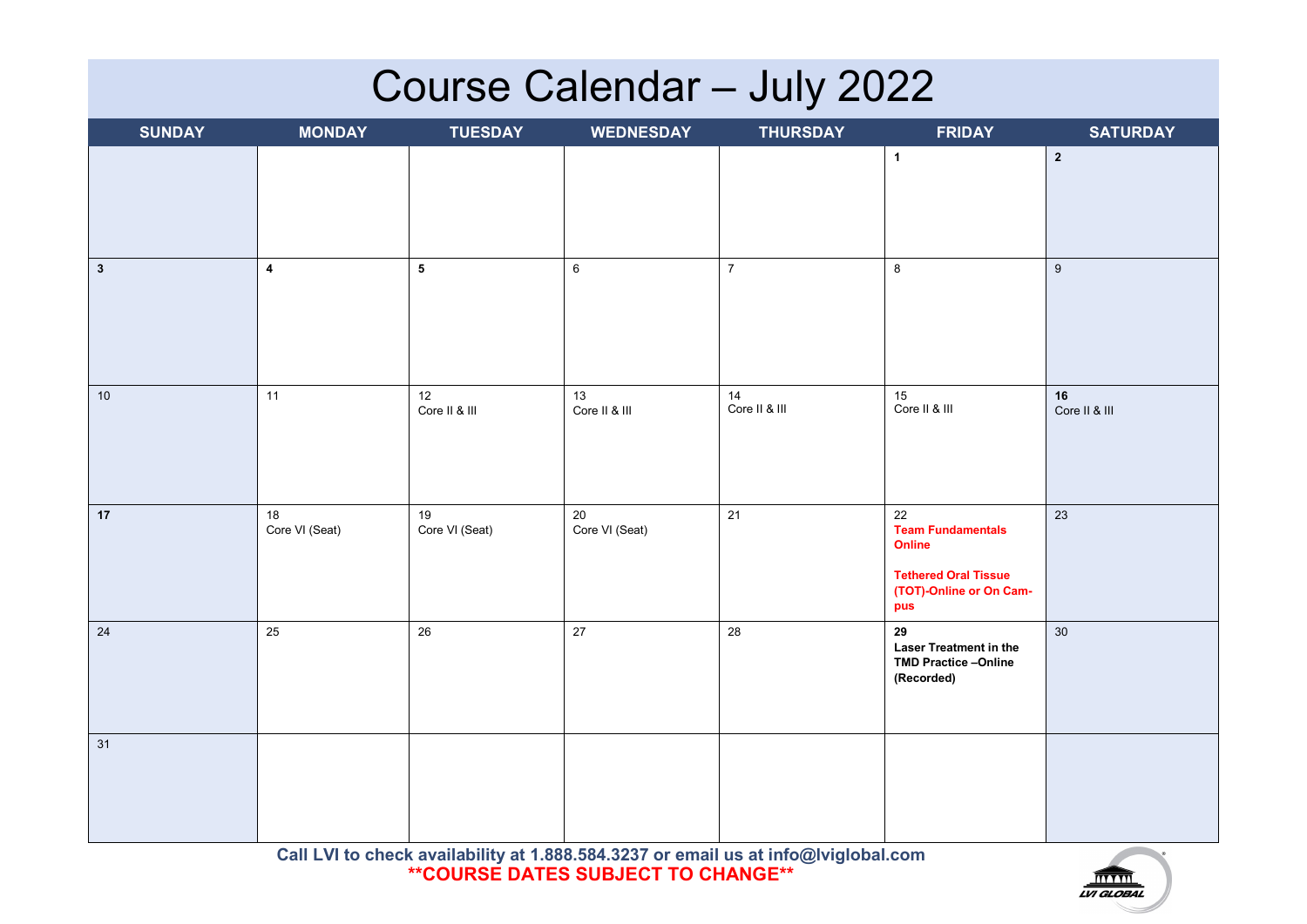# **Course Calendar – August 2022**

| <b>SUNDAY</b>  | <b>MONDAY</b> | <b>TUESDAY</b> | <b>WEDNESDAY</b>        | <b>THURSDAY</b>         | <b>FRIDAY</b>       | SATURDAY   |
|----------------|---------------|----------------|-------------------------|-------------------------|---------------------|------------|
|                | $\mathbf{1}$  | $\overline{2}$ | $\mathbf{3}$            | $\overline{4}$          | ${\bf 5}$           | $\bf 6$    |
| $\overline{7}$ | 8             | 9              | $10\,$<br>Hygiene       | 11<br>Hygiene           | 12<br>Hygiene       | 13         |
| 14             | $15\,$        | $16\,$         | 17                      | $18\,$                  | $19$                | ${\bf 20}$ |
| $21$           | $22\,$        | 23             | $24\,$<br>Core V (Prep) | $25\,$<br>Core V (Prep) | 26<br>Core V (Prep) | 27         |
| $28\,$         | 29            | $30\,$         | 31                      |                         |                     |            |
|                |               |                |                         |                         |                     |            |

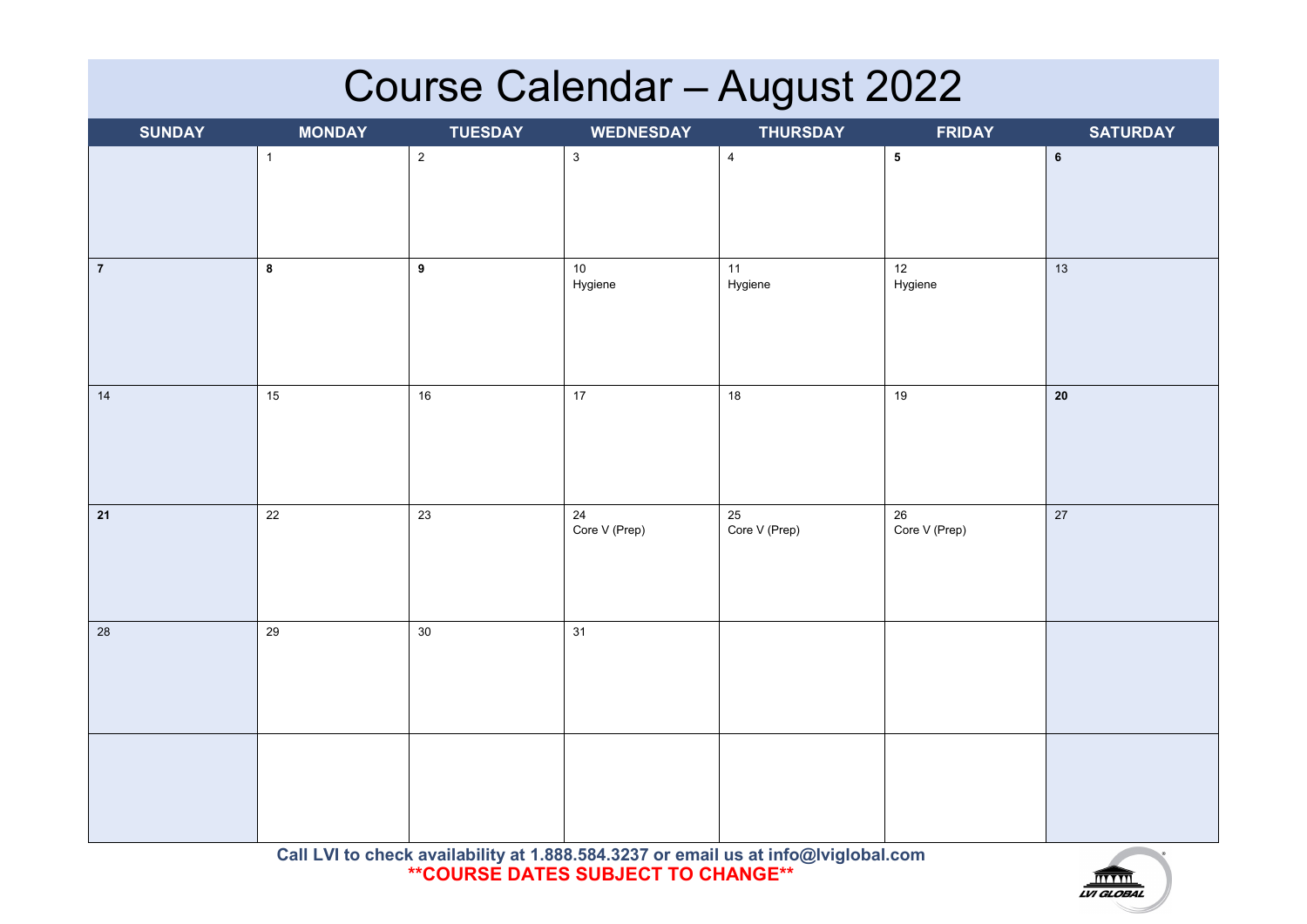# **Course Calendar – September 2022**

| <b>SUNDAY</b>           | <b>MONDAY</b>           | <b>TUESDAY</b> | <b>WEDNESDAY</b>          | <b>THURSDAY</b>                    | <b>FRIDAY</b>                      | <b>SATURDAY</b> |
|-------------------------|-------------------------|----------------|---------------------------|------------------------------------|------------------------------------|-----------------|
|                         |                         |                |                           | $\mathbf 1$                        | $\overline{\mathbf{2}}$            | $\mathbf{3}$    |
| $\overline{\mathbf{4}}$ | $\overline{\mathbf{5}}$ | $\bf 6$        | $\overline{7}$            | $\, 8$                             | $\boldsymbol{9}$                   | $10$            |
| 11                      | 12                      | 13             | $14$                      | 15                                 | $16\,$                             | 17              |
| ${\bf 18}$              | $19$                    | $20\,$         | 21<br>Core V (Seat)       | 22<br>Core V (Seat)<br>Endodontics | 23<br>Core V (Seat)<br>Endodontics | $24\,$          |
| 25                      | $26\,$                  | $27\,$         | 28<br>Core I (Vienna, VA) | 29<br>Core I (Vienna, VA)          | 30<br>Core I (Vienna, VA)          |                 |
|                         |                         |                |                           |                                    |                                    |                 |

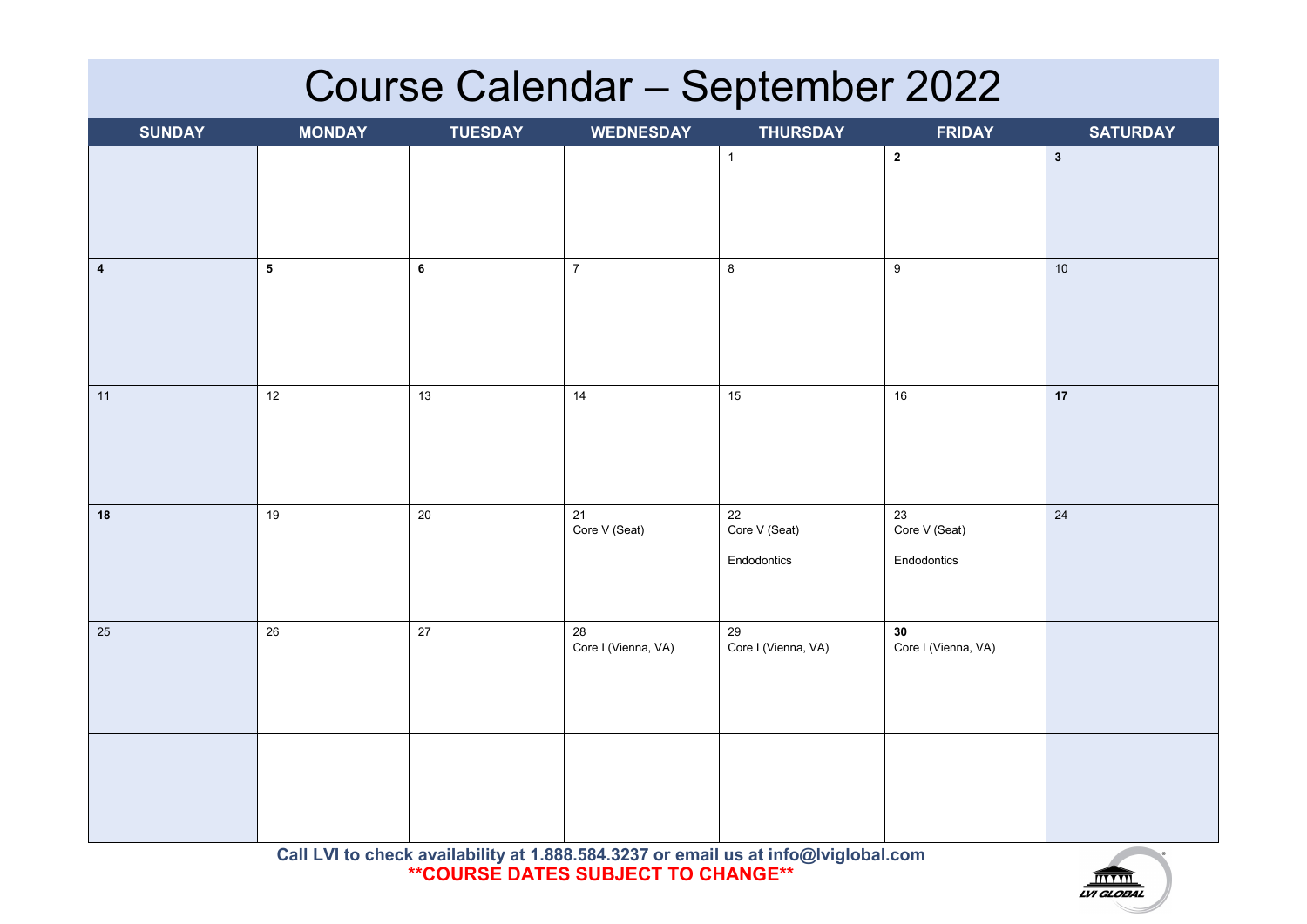#### **Course Calendar – October 2022**

| <b>SUNDAY</b>  | <b>MONDAY</b> | <b>TUESDAY</b>                                         | <b>WEDNESDAY</b>                                       | <b>THURSDAY</b>       | <b>FRIDAY</b>         | <b>SATURDAY</b>       |
|----------------|---------------|--------------------------------------------------------|--------------------------------------------------------|-----------------------|-----------------------|-----------------------|
|                |               |                                                        |                                                        |                       |                       | $\mathbf{1}$          |
|                |               |                                                        |                                                        |                       |                       |                       |
|                |               |                                                        |                                                        |                       |                       |                       |
| $\overline{2}$ | $\mathbf{3}$  | $\boldsymbol{4}$                                       | $5\phantom{.0}$                                        | $\,6\,$               | $\overline{7}$        | $\,8\,$               |
|                |               |                                                        |                                                        |                       |                       |                       |
|                |               |                                                        |                                                        |                       |                       |                       |
|                |               |                                                        |                                                        |                       |                       |                       |
| $9\,$          | $10$          | 11                                                     | 12                                                     | 13                    | 14                    | 15                    |
|                |               |                                                        |                                                        |                       |                       |                       |
|                |               |                                                        |                                                        |                       |                       |                       |
|                |               |                                                        |                                                        |                       |                       |                       |
| 16             | 17            | 18<br>Creating the Outstanding<br>Physiologic Practice | 19<br>Creating the Outstanding<br>Physiologic Practice | 20<br>IAPA Conference | 21<br>IAPA Conference | 22<br>IAPA Conference |
|                |               |                                                        | Laser Treatment                                        |                       |                       |                       |
|                |               |                                                        | Tethered Oral Tissue                                   |                       |                       |                       |
| 23             | 24            | 25                                                     | 26                                                     | 27                    | 28                    | 29                    |
|                |               |                                                        |                                                        |                       |                       |                       |
|                |               |                                                        |                                                        |                       |                       |                       |
|                |               |                                                        |                                                        |                       |                       |                       |
| $30\,$         | 31            |                                                        |                                                        |                       |                       |                       |
|                |               |                                                        |                                                        |                       |                       |                       |
|                |               |                                                        |                                                        |                       |                       |                       |
|                |               |                                                        |                                                        |                       |                       |                       |

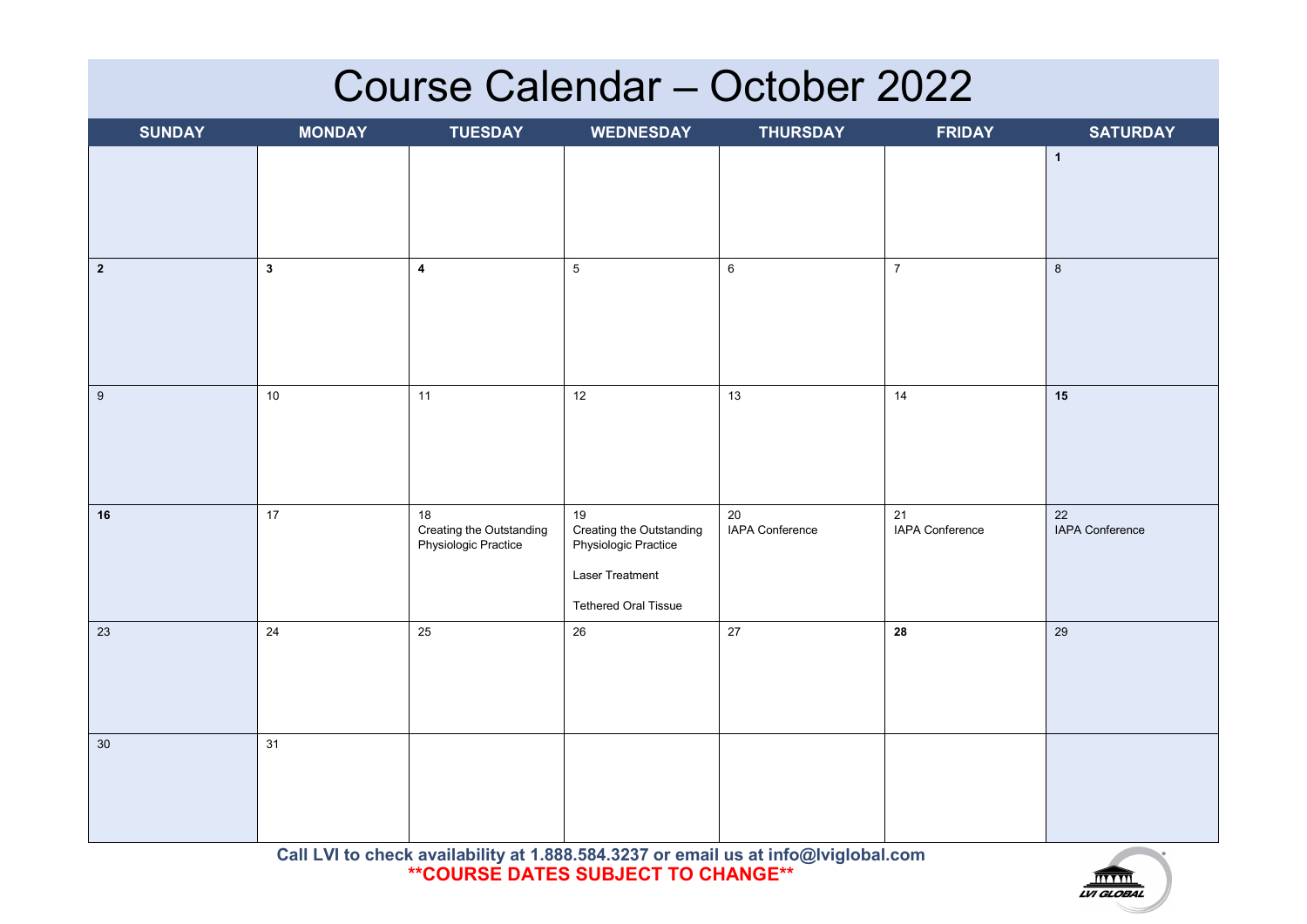# **Course Calendar – November 2022**

| <b>SUNDAY</b>            | <b>MONDAY</b>                         | <b>TUESDAY</b>           | <b>WEDNESDAY</b>                           | <b>THURSDAY</b>                                              | <b>FRIDAY</b>                                                    | <b>SATURDAY</b>                                         |
|--------------------------|---------------------------------------|--------------------------|--------------------------------------------|--------------------------------------------------------------|------------------------------------------------------------------|---------------------------------------------------------|
|                          |                                       | $\mathbf{1}$             | 2<br>OSA (ONLINE)                          | 3<br>OSA (ONLINE)                                            | 4<br><b>OSA (ONLINE)</b>                                         | ${\bf 5}$                                               |
| 6<br>PAT I & II (ONLINE) | $\overline{7}$<br>PAT I & II (ONLINE) | 8<br>PAT I & II (ONLINE) | 9<br>Core VI (Prep)<br>PAT I & II (ONLINE) | $10\,$<br>Core VI (Prep)                                     | 11<br>Core VI (Prep)                                             | 12                                                      |
| 13                       | 14                                    | 15<br>Core II & III      | $16\,$<br>Core II & III                    | 17<br>Core II & III<br><b>Head and Neck CBCT</b><br>(ONLINE) | $18\,$<br>Core II & III<br><b>Head and Neck CBCT</b><br>(ONLINE) | 19<br>Core II & III<br><b>Advanced CBCT</b><br>(ONLINE) |
| 20                       | $21$                                  | 22                       | 23                                         | 24                                                           | 25                                                               | 26                                                      |
| $27\,$                   | 28                                    | 29                       | $30\,$<br>Core VI (Seat)                   |                                                              |                                                                  |                                                         |
|                          |                                       |                          |                                            |                                                              |                                                                  |                                                         |